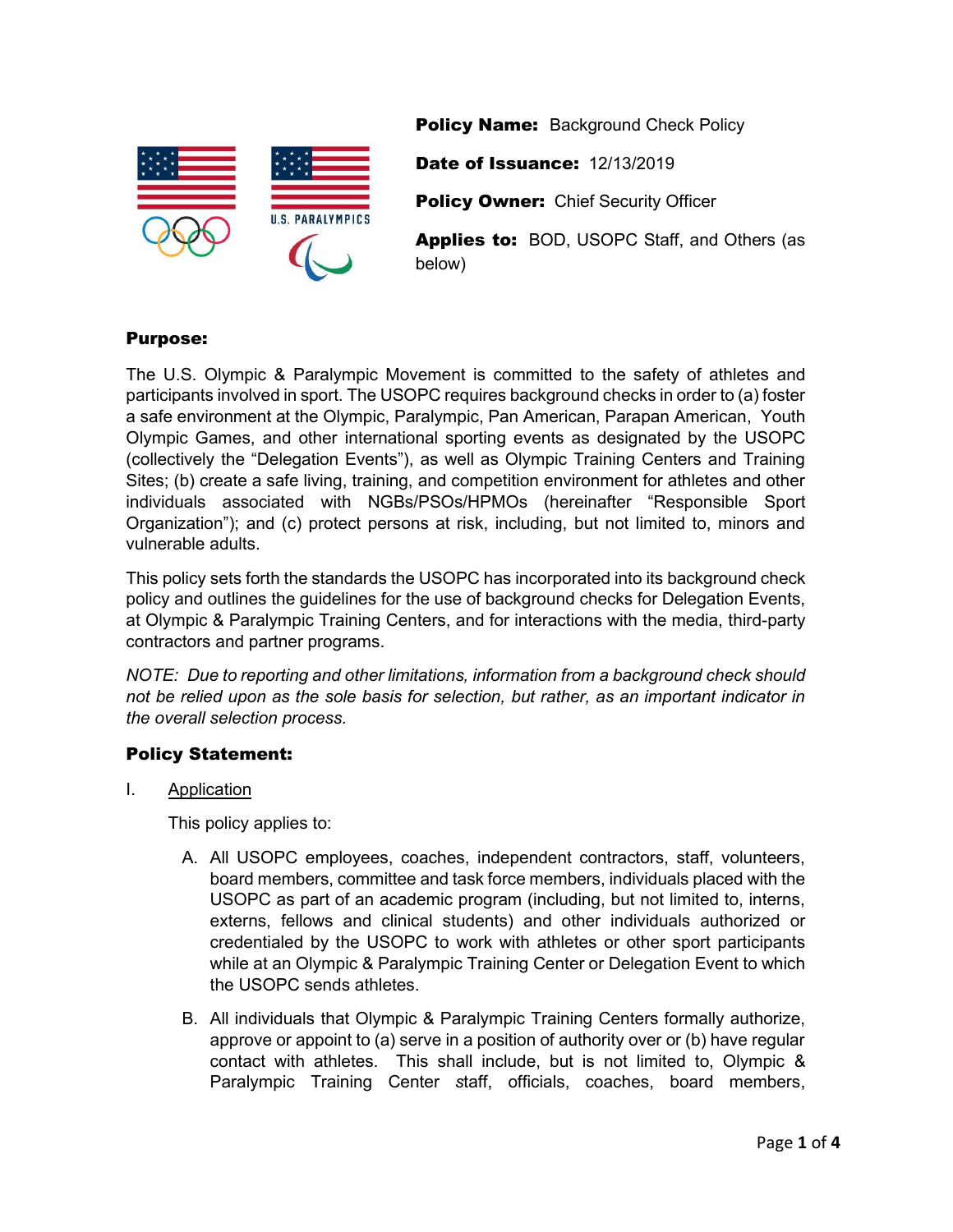<span id="page-1-1"></span>coordinators, trainers, independent contractors, volunteers, and medical personnel.[1](#page-1-0)

- C. All athletes and alternates, training partners, and guides 18 years of age or older that are selected to participate in the Delegation Events. Individuals referenced in this subsection shall have 45 days after reaching the age of majority (18 years of age), to come into compliance with this background check policy.
- <span id="page-1-3"></span>D. All athletes and alternates, training partners,<sup>[2](#page-1-2)</sup> and guides 18 years of age or older that are selected by a Responsible Sport Organization to train at any Olympic & Paralympic Training Center, or USOPC High Performance Training Center.
- E. Members of the U.S. Games Delegation who have regular contact with athletes shall include, but is not limited to, coaches, Games Staff (including medical personnel), executives, service providers, guides and volunteers.
- F. Individuals authorized by the USOPC who have regular contact with athletes at USOPC games operational sites. *(Examples: independent contractors – food service, custodial, security, team processing staff and non-accredited performance staff with village guest pass.)*
- G. Other individuals who have regular contact with athletes as determined by the USOPC, in its sole discretion.
- II. Timeframe
	- A. Full background checks will be completed prior to the commencement of a new role or competition for all applicable individuals.
	- B. At a minimum, full background checks will be conducted on all applicable individuals every two years using at least the background check search components referenced in Section III.A of the Background Check Procedures.
	- C. A supplemental, partial, background check will be conducted in the off-years using at least the background check search components referenced in Section III.B of the Background Check Procedures.

## III. U.S. Olympic & Paralympic Training Sites

Each U.S. Olympic & Paralympic Training Site shall require criminal background checks in compliance with the background search components in Section III.A of the Background Check Procedures for those individuals it formally authorizes, approves or appoints (a) to serve in a position of authority over athletes, or (b) to have regular contact with athletes. Upon request by the USOPC, the Training Sites must provide certifications to establish that the mandated background checks were conducted in accordance with the USOPC Background Check Procedures and this policy.

<span id="page-1-0"></span> $1$  All international athletes, coaches, and other personnel staying less than 14 days will be exempt from process.

<span id="page-1-2"></span>[<sup>2</sup>](#page-1-3) International training partners are exempt from process.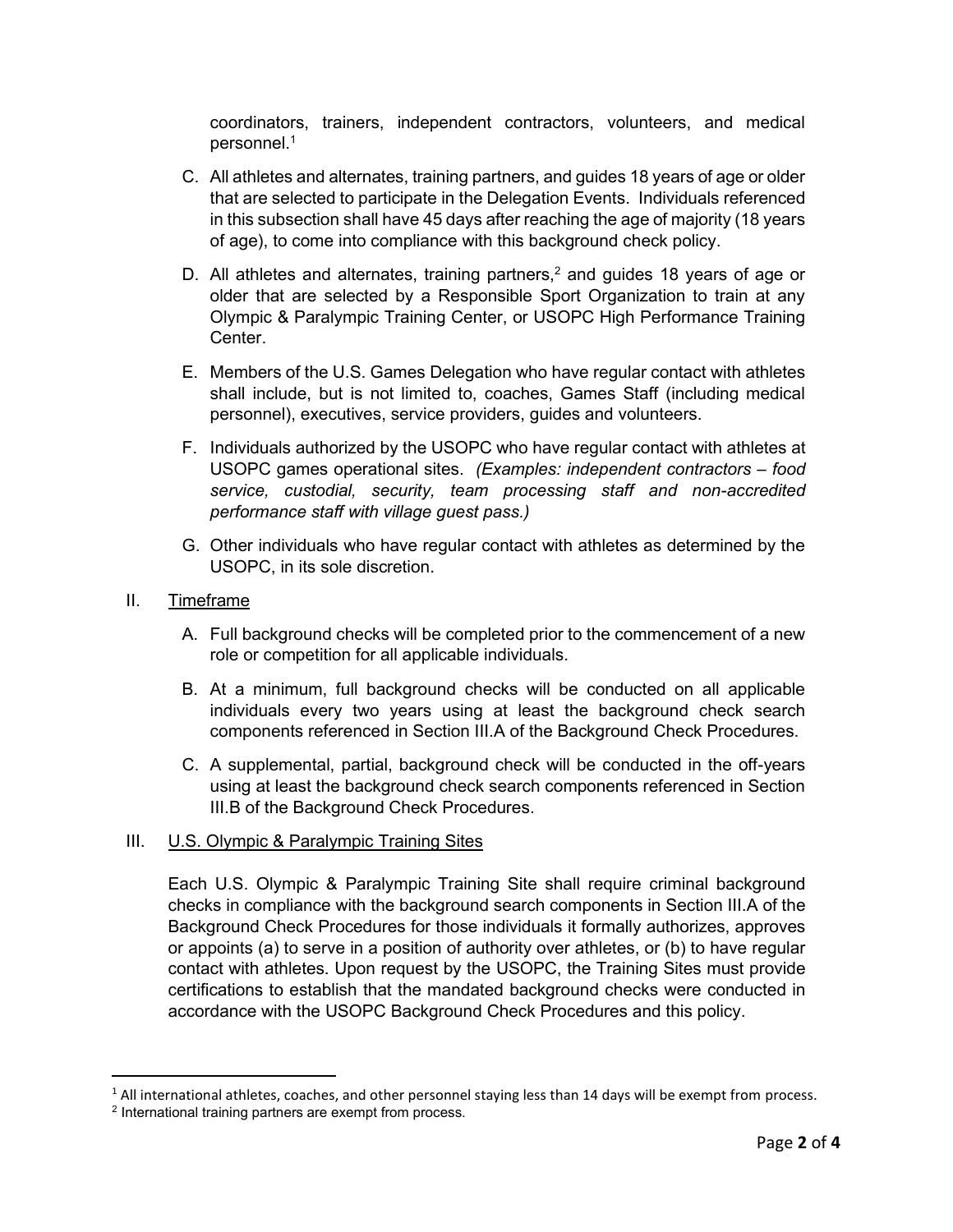## IV. Media

Individuals affiliated with the media, who are authorized or credentialed by the USOPC to access a Training Center, Training Site, or attend a Delegation Event, are required to undergo a criminal background check if they have unsupervised one-onone interactions with athletes.

#### V. Third-Party Vendors/Contractors

Contracts with third-party vendors/contractors that are (a) in a position of authority over or (b) in regular contact with athletes must include the background check requirements set forth in this policy. The contracts shall also specify that certification must be provided by the vendor/contractor upon request by the USOPC, to establish that the mandated background checks were conducted in accordance with the USOPC Background Check Procedures and this policy.

#### V. Partner Programs

When partnering with community organizations for events, the USOPC shall ensure that the partnership agreement includes language regarding background check requirements. The agreements shall also specify that certification must be provided by the community organization upon request by the USOPC, to establish that the mandated background checks were conducted in accordance with the USOPC Background Check Procedures and this policy.

#### VI. Background Check Report Review

- A. **Primary Review of USOPC-Initiated Background Checks:** The Background Check Procedures list the criminal offenses (Section IV.B) and driving related information (Section V.A.) that will result in the flagging of an individual's background check report. All flagged reports shall be reviewed by the USOPC and are subject to the USOPC's policies and procedures to determine if and to what degree the individual will be: (a) affiliated with the USOPC, (b) granted access to an Olympic & Paralympic Training Center, (c) permitted to participate in a Delegation Event, or (d) granted driving privileges in accordance with the Background Check Policy and Procedures.
- <span id="page-2-1"></span>B. **Secondary Review of Responsible Sport Organization Determinations:** Section VII.C of the Background Check Procedures lists the criminal offenses that may trigger a secondary review by the USOPC. A secondary review is only required when a decision by a Responsible Sport Organization would allow an individual not otherwise covered by this policy to reside, train or compete at an Olympic & Paralympic Training Center<sup>[3](#page-2-0)</sup>, or participate in a Delegation Event, despite being flagged by the background check screen for one of the crimes referenced in Section VII.C of the Background Check Procedures. In such an event, the flagged background check report and resulting Responsible Sport

<span id="page-2-0"></span>[<sup>3</sup>](#page-2-1) The USOPC, at its discretion, may require that any individual who requests access, or has been provided access, to an Olympic & Paralympic Training Center undergo a background check in accordance with this policy.